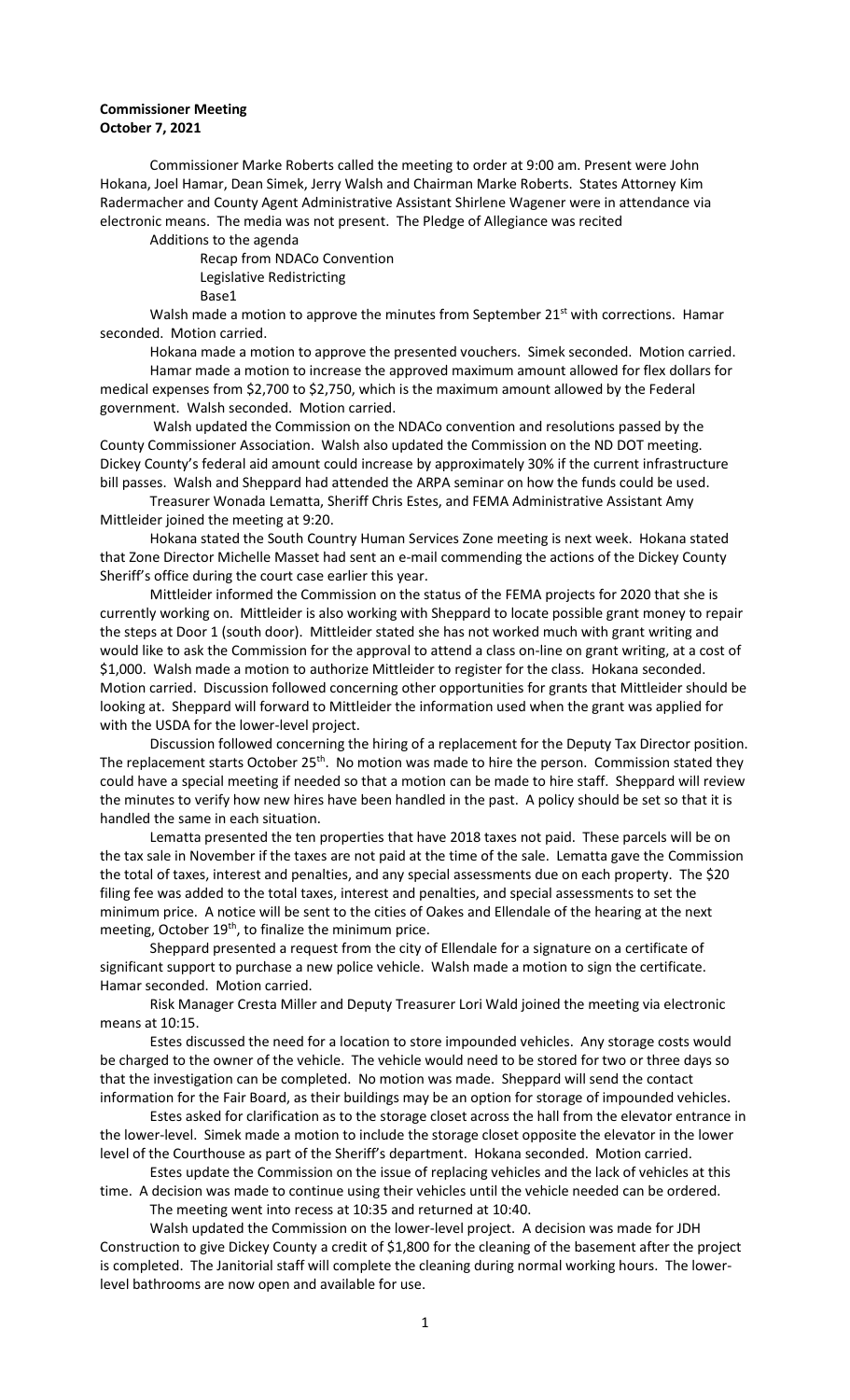KLJ Engineer Bryan Tykwinski, RDO representative Jeree Meyer, Butler Machinery representative Bruce Mathias, and Highway Superintendent Jeff Hagen joined the meeting at 10:45.

Sheppard presented a letter from the ND State Fair Convention requesting a delegate from Dickey County. Sheppard had requested information from the local NDSU staff concerning their interest but have not heard back from them. Sheppard will check from them again, as well as contact the county fair board chairman about choosing a delegate.

Commission discussed the redistricting of the legislative district currently being worked on in Bismarck. Sheppard presented the map that will be presented for a vote during the Legislative Special Session. The map shows Dickey County as a part of District 28 only.

Hamar made a motion to open the bid opening for at least three motor graders. Simek seconded. Motion carried.

Two bids for motor graders were received, one from Butler Machinery and one from RDO Equipment. Each bid with options is listed below:

> Butler Machinery with a bid total with options and exceptions for each machine of \$361,425.24 on a CAT 150 AWD with 272 HP

RDO Equipment with a bid total with options for each machine of \$387,268.00 on a John Deere 872GP AWD with 300 HP

Discussion followed concerning the difference in horsepower of each machine, along with the exceptions not included on the CAT 150. Exceptions included CAT does not offer a steering wheel in this model, circle is top adjust easy adjust and no other maintenance required, fuel tank is 105 gallons compared to 110 gallons on the bid specification sheet, and 5,000-hour service on the diesel particulate filter compared to the 15,000-hour on the bid specification sheet. Five-year lease options were reviewed with both firms, with Butler Machinery at \$42,067.41 per year with a purchase option of \$163,170 at the end of the lease, which was included with the bid, and RDO Equipment at \$38,812.02 per year with a purchase option of \$197,300 at the end of the lease, which was given to Sheppard during the bid opening. The delivery dates for each firm were August 2022 for Butler Machinery and December 2021 for RDO Equipment.

Pending States Attorney Radermacher's review of the bids presented today and in the best interest of Dickey County, Walsh made a motion to accept the bid from RDO, based on the lease bid price, non-conformity of the bid from Butler Machinery to the bid specification sheet, and the timing of the delivery of the equipment. Simek seconded. Discussion concerning the cost savings of leasing the equipment through RDO Equipment versus Butler Machinery was also discussed, as we don't intend to purchase these machines. Roll call vote with Hokana yes; Hamar yes; Walsh yes; Simek yes; Roberts yes. Motion carried.

Tykwinski gave an update from the ND DOT meeting from Tuesday at the NDACo conference in Bismarck. As discussed earlier, an increase of 30% on federal aid could be possible, if the current infrastructure bill were to pass in Washington DC. Extra bridge funding may be possible as well.

Tykwinski discussed the e-mail Sheppard had forwarded to the Commission and himself on the Highway safety program funding that the County could apply for. The funds are a 90%/10% split. Options were discussed that could be applied for to use these funds. Construction would not be until 2023 at the earliest.

Hagen informed the Commission that the propane bid opening is scheduled for the next meeting, October 19<sup>th</sup>.

Roberts discussed with Hagen about soft spots that are on County Road 5. Hagen stated he would look at the road and see if there could be something done to fix those soft spots.

Walsh presented to the Commission information concerning a piece of equipment to repair roads, which includes full depth reclamation. A video on the websit[e www.asphaltzipper.com](http://www.asphaltzipper.com/) was shown. With the cost of road repair and limited funds available, Walsh feels that Dickey County should consider new options and technologies that are available to maintain and improve our current road inventory, both asphalt and gravel. No action was taken.

Hokana made a motion to adjourn at 12:45.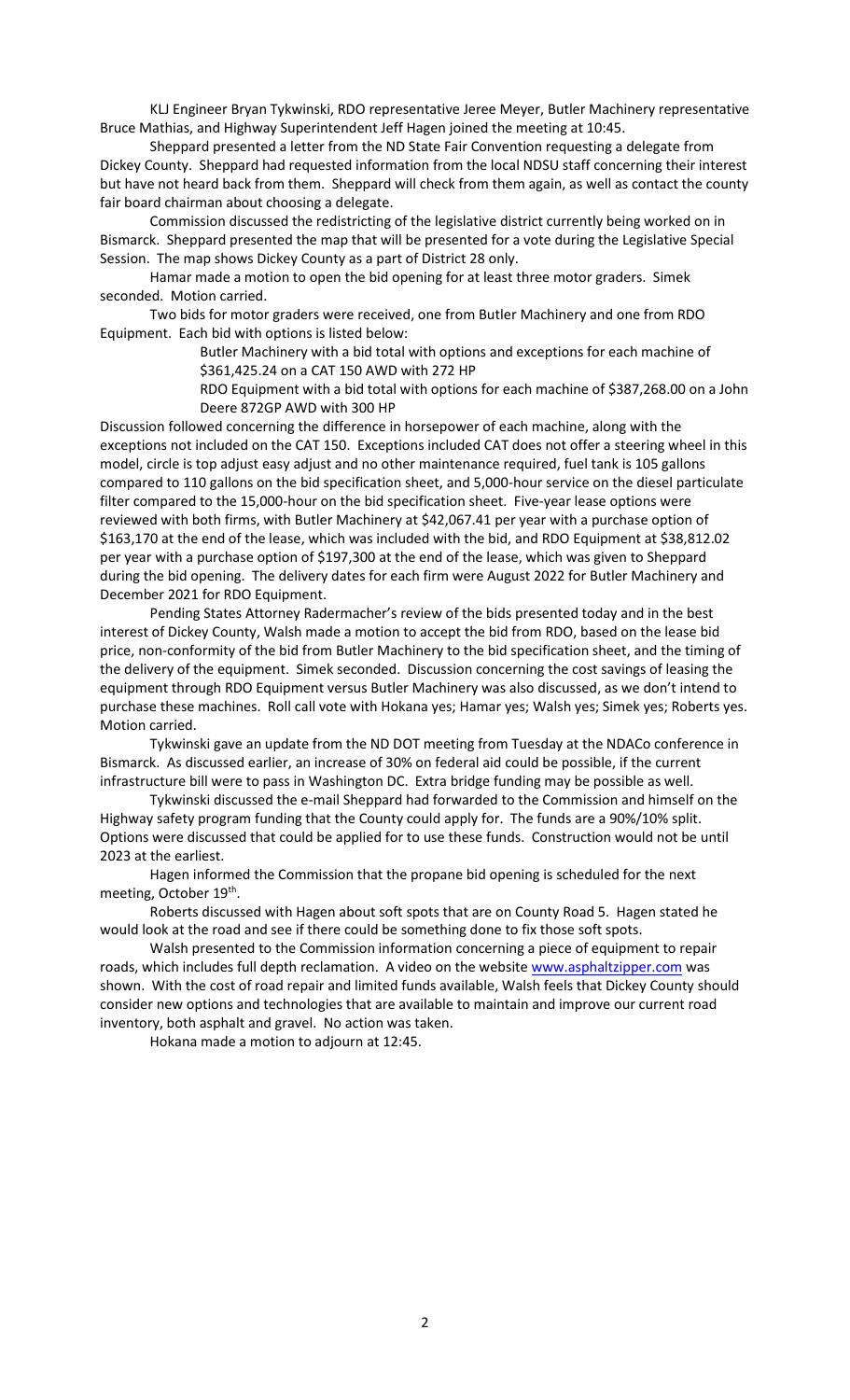## **Commissioner Meeting October 19, 2021**

Commissioner Marke Roberts called the meeting to order at 9:27 am. Present were Joel Hamar, Dean Simek, Jerry Walsh and Chairman Marke Roberts. The media was not present. The Pledge of Allegiance was recited.

Additions to the agenda Asphalt Zipper representative Road in Northwest Township Motor grader bid

Hamar made a motion to approve the minutes with corrections from October 7, 2021. Walsh seconded. Motion carried.

Deputy Treasurer Lori Wald, Deputy Auditor Stormy Bertsch, and Administrative Assistant Shirlene Wagner joined the meeting at 9:30 via electronic means.

Hamar made a motion to approve the vouchers presented with the additions of a payment to Jerke Irrigation for repairs to the sprinkler system, along with payments Dickey County Treasurer for overpayments of taxes and payments received for tax foreclosure property reclaimed by the legal owner and to the County Recorder for filing fees to record the deeds on this property. Simek seconded. Motion carried.

Treasurer Wonada Lematta joined the meeting at 9:45 and Sheriff Chris Estes joined at 10:00. Lematta presented the Pledge and Quarterly report for the third quarter. Walsh made a motion to approve the report. Hamar seconded. Motion carried.

Lematta presented information concerning the purchase of CDs to renew a CD purchased earlier that had matured, along with the purchase of another CD for the ARPA funds received in August. Walsh made a motion to purchase 2 CDs in the amount of \$500,000 each at Dakota Plains Credit Union. Simek seconded. Motion carried.

Sheppard presented the financials report for the month of September. Hamar made a motion to approve the report. Simek seconded. Motion carried. A decision was made to add a line on this report of the cash balance on hand at the end of the month for the county and all pass-through agencies.

Discussion concerning the policy of the hiring of new staff and the need for approval from the Commissioners for that hiring. Hamar made a motion to authorize States Attorney Radermacher to review the policy manual concerning hiring practices and to report back to the Commission her findings. Roberts seconded. Motion carried.

Tax Director Don Flaherty, Family and Community Wellness Agent Danielle Dinger, NDSU Central District Director Dena Kemmet, and County Agent Breana Kiser joined the meeting at 10:15.

Flaherty requested funding to have the former Deputy Tax Director Denise Olson be allowed to return to Dickey County for up to seven days to train assist in training her replacement. Flaherty will be training her as well. Olson would be working specifically with the residential assessments. Walsh made a motion to authorize Flaherty to hire Olson for up to 7 days, not including travel or benefits, and to be completed by the end of 2021. Roberts seconded. Motion carried.

Flaherty is requesting also to allow the replacement to start taking classes in 2021. There is state required training that could be completed on five on-line courses and additional training in Bismarck in person November 15<sup>th</sup> through 19<sup>th</sup>. Flaherty stated that the savings created due to the timing of the hiring of the new deputy, Nicole Kempf, the amount projected in his budget for 2021 would cover these expenses. Hamar made a motion to approve the training. Simek seconded. Motion carried.

Simek made a motion to open the Minimum Tax Sale Price hearing. Hamar seconded. Motion carried. As there was no one in attendance, Hamar made a motion to set the values at the amount set at the October  $7<sup>th</sup>$  meeting. Walsh seconded. Motion carried.

Walsh made a motion to close the hearing. Simek seconded. Motion carried.

Dinger gave an update on activities with the 4-H clubs and the decrease in numbers they are seeing in involvement. Discussion followed concerning reaching home school kids. Dinger presented a picture of a highway sign that many counties use, showing the counties support of 4-H.

Kiser gave an update on the fall conference that was attended by Kiser and Dinger. A presentation was made at the conference on grain entrapment accidents.

Kemmet spoke with the Commissioners concerning changes made in the law concerning the amount of tax mills that a county can collect for the County Agent fund. The projected mills for the County Agent for the 2021 tax year is 2.10 mills and the law only allows 2.00, starting in tax year 2024. The county will need to have a measure on the ballot to request additional funding for this program or fund the balance through the General Fund if the measure would not pass. Kemmet distributed a copy of ND Century Code 11-38 for their review. No action was taken.

Commissioner John Hokana joined the meeting at 10:40 and Highway Superintendent Jeff Hagen at 10:50.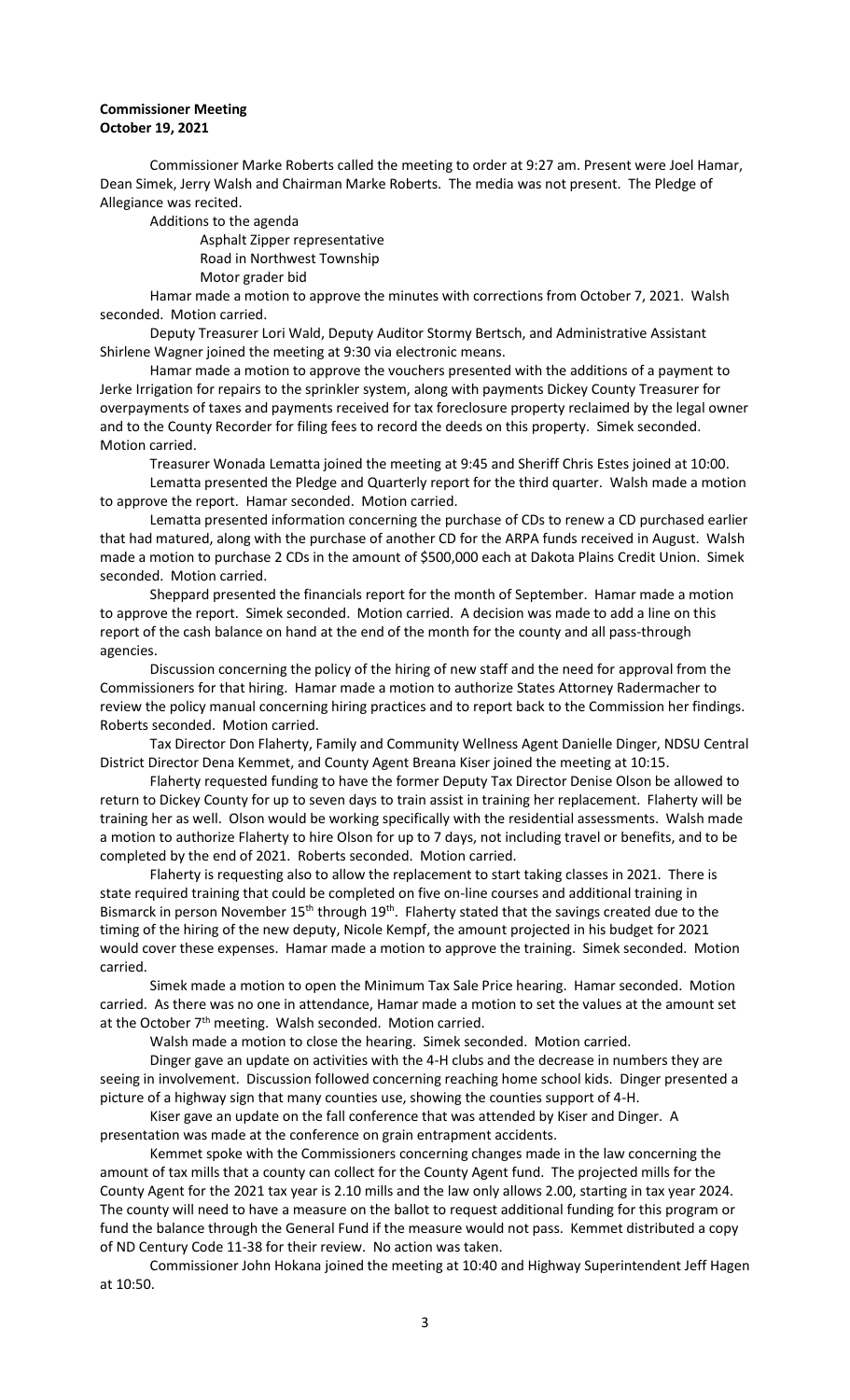Roberts discussed with the Extension staff concerning the county delegate for the State Fair Convention in November. After some discussion, Hamar made a motion to appoint Kiser as the delegate for Dickey County. Hokana seconded. Motion carried.

Sheppard presented a Certification of Significant Community Support form for the city of Ellendale for the purchase of an ambulance. Walsh made a motion to sign the certification. Hamar seconded. Motion carried.

Hamar made a motion to open the propane bid hearing. Walsh seconded. Motion carried.

Three bids were received and listed below. The bid is for 20,000 +/- gallons for the 2022 heating season.

Farmers Union Oil Company, Ellendale - \$1.77/gallon

Economy Propane LLC, Oakes - \$1.60/gallon

Agtegra Cooperative, Oakes - \$1.84/gallon

Hokana made a motion to accept the bid from Economy Propane in the amount of \$1.60 per gallon. Simek seconded. Motion carried.

Walsh made a motion to close the propane bid hearing. Simek seconded. Motion carried. Asphalt Zipper representative Dave Fokken joined the meeting via electronic means at 10:55.

Walsh updated the Commission on the lower-level project. Employees are moving into their new remodeled spaces and the finishing touches are being done by the contractors. A walk-through was done Tuesday, October 12<sup>th</sup> and the authorization to issue the Certificates of Substantial Completion was completed. The one-year warranty on the work completed starts as of that date. Sheppard informed the Commission that the Open House has been set for November 19<sup>th</sup> from 2:00 to 4:00.

Radermacher discussed with the Commission the acceptance of the RDO Equipment bid at the bid hearing for motor graders from the October  $7<sup>th</sup>$  meeting. Radermacher stated that based on the fact that the Butler Machinery equipment did not match the requirements given for the bid, the price comparison was not an actual comparison of equal machines. Radermacher felt that it is in the best interest of Dickey County to accept the bid from RDO Equipment, even though it is not the low bid. Radermacher stated, in her opinion, that the acceptance of the lease option from RDO Equipment representative not included in the original bid was acceptable in the fact that the document was generated and shared with the Commission in May. In the requirements given in the advertisement, the bids were to be sealed and Butler Equipment bid was not sealed when received. No action needed. Commission stated that Radermacher has the authority, as States Attorney, to discuss the issue with Butler Machinery.

Sheppard presented the annual Maintenance Certification for Federal Aid roads for signatures, certifying that the county will continue to maintain federal aid roads. Simek made a motion to sign the certification. Hokana seconded. Hokana seconded. Motion carried.

Hamar reported on a phone call received from Bart Schott, a resident of Northwest Township, concerning the road west of the Country Club south of Kulm. The road is a township road, but Schott is asking for assistance in some way to fix the road. The road is under water and farmers have to drive on other farm land to get around the water. Hagen stated he would go look at the road and report back to the Commission at the next meeting.

Hagen reported that the work to be completed at the railroad crossing by Merricourt has been postponed until next week, because of the availability of a contractor to do the work. The work may have to wait until next year

Hagen presented the backup to the Commission on the bidding process for the purchase of fuel when needed. Hagen calls four vendors, three in Dickey County and one outside of Dickey County. Commission would like to see the purchase stay in Dickey County and think there should be some guidelines for Hagen to follow in making that decision. Discussion followed concerning options for the guidelines. Hokana made a motion to bid the fuel purchase to only Dickey County vendors. Simek seconded. Discussion followed about the drawbacks of limiting it to just county vendors. Roll call vote with Hokana yes; Hamar no; Walsh no; Simek yes; Roberts no. Motion failed.

Discussion continued about guidelines for the purchase of fuel. Roberts stated he would like to see a preference given by a percentage basis. Roberts made a motion to accept the lowest bid, with giving preference to Dickey County vendors within 1% of the low bid preference. Walsh seconded. Roll call vote with Hokana yes; Hamar yes; Walsh yes, Simek yes; Roberts yes. Motion carried.

Walsh introduced Dave Fokken with Asphalt Zipper, who gave a presentation concerning the equipment discussed during the October 7<sup>th</sup> meeting, which included full depth reclamation. This equipment would be an attachment to our current road equipment to reclaim the road into base material. Fokken stated that the maintenance depth would be 12 inches. The number of staff needed to run this piece of equipment is two. Fokken offered to bring in the machine this fall so that the Commission sees how it works. Discussion followed concerning talking with other counties around us, including LaMoure County who has the machine. No action was taken.

Estes presented the Barnes County jail contract to be signed by the Chairman. Estes stated that there was an issue last week trying to find a jail to hold two individuals, which took approximately seven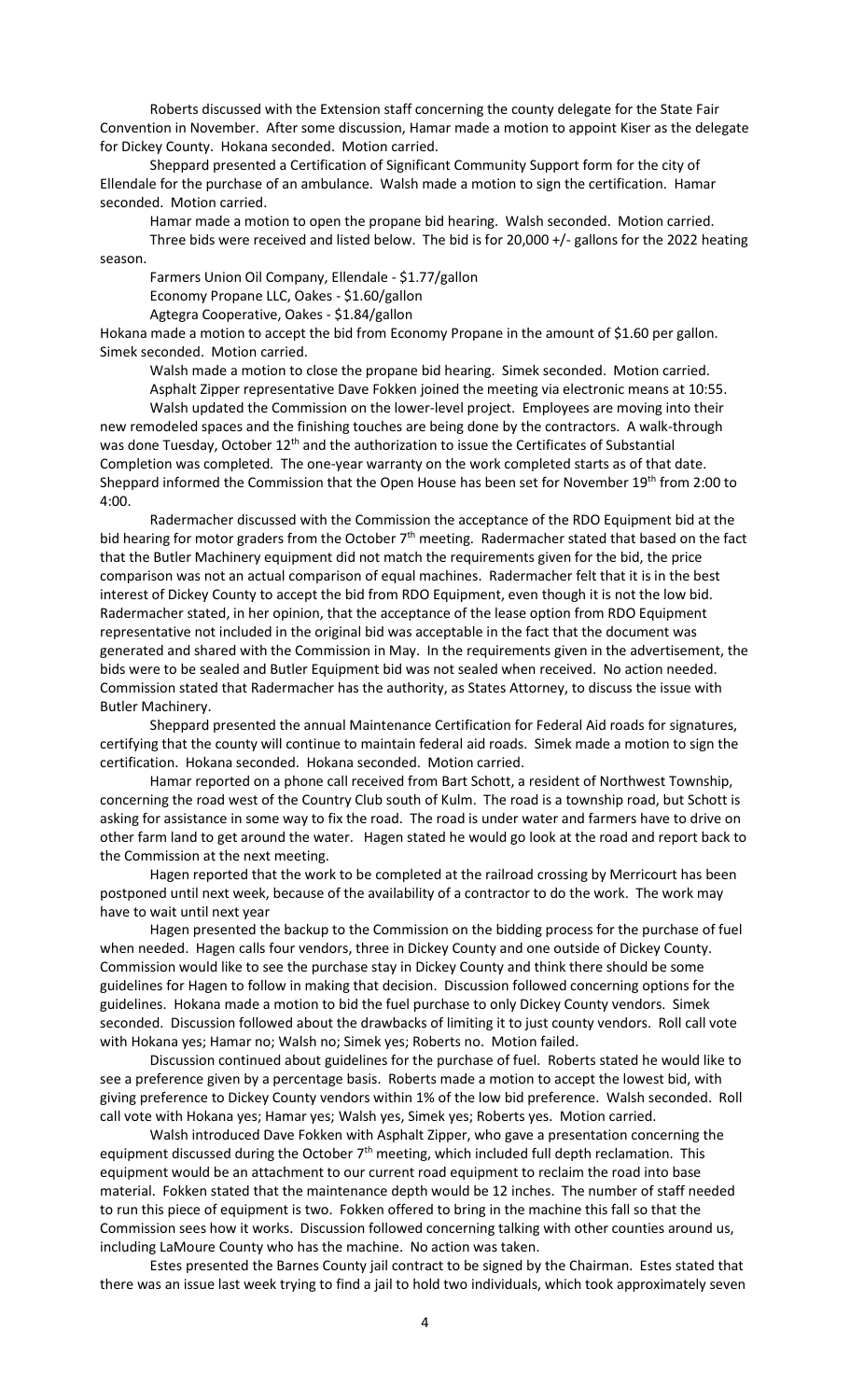hours to locate. One issue was contracts had not been signed. Hokana made a motion to sign the contract. Hamar seconded. Motion carried. Estes is waiting for a contract from Burleigh County, Brown County, and Grand Forks County.

Hokana reported on a meeting concerning a CO2 pipeline that is being constructed that will pass through a portion of Dickey County. Hokana had attended a meeting in Oakes last week to hear their presentation. Hokana informed the Commission that he had invited them to come do a short presentation at a Commission meeting. Sheppard stated that she had been notified and was working with the firm to get a date set.

Hokana motioned to adjourn at 12:38.

Salaries 154,344.52 58923-59018

| Cities, Townships, Schools                    | Cities, Townships, Schools                     | 84,767.92 | 109332 |
|-----------------------------------------------|------------------------------------------------|-----------|--------|
|                                               |                                                |           |        |
|                                               |                                                |           | 109368 |
| ND Public Employees<br>Retirement             | Def Comp                                       | 1,012.50  | 109369 |
| ND Public Employees                           | Def Comp HD                                    | 417.50    | 109370 |
| Retirement                                    |                                                |           |        |
| Wex Health Ince                               | Flex                                           | 1,040.83  | 109371 |
| SD Division of Child                          | Garnish                                        | 450.00    | 109372 |
| Support                                       |                                                |           |        |
| Minnesota Child Support                       | Garnish                                        | 228.00    | 109373 |
| <b>Payment Center</b>                         |                                                |           |        |
| ND Public Employees                           | <b>BCBS</b>                                    | 48,318.90 | 109374 |
| Retirement                                    |                                                |           |        |
| ND Public Employees                           | Life INS                                       | 580.71    | 109375 |
| Retirement                                    |                                                |           |        |
| ND Public Employees                           | <b>BCBS-HD</b>                                 | 10,010.56 | 109376 |
| Retirement                                    |                                                |           |        |
| ND Public Employees                           | Life ins-hd                                    | 266.58    | 109377 |
| Retirement                                    |                                                |           |        |
| Aramark                                       | <b>Rug Services</b>                            | 69.09     | 109378 |
| <b>Central Business systems</b><br><b>INC</b> | Two shred bins                                 | 50.00     | 109379 |
| Chads Electric Inc                            | Rv outlet in Gen Room                          | 146.09    | 109380 |
| <b>Comfort Suites-Bismarck</b>                | Don Room Stay, Denise Room Stay                | 259.20    | 109381 |
| <b>Creative Product Source</b>                | <b>Wall Calendars</b>                          | 193.20    | 109382 |
| <b>INC</b>                                    |                                                |           |        |
| <b>Dakota Business Solutions</b>              | SS Half of Ink for Copier                      | 51.99     | 109383 |
| Dakota Motor Sports                           | Service done on Cam AM                         | 336.44    | 109384 |
| Dickey County Hwy Dept                        | <b>Fuel for the Des Truck</b>                  | 109.23    | 109385 |
| Dickey County Hwy Dept                        | Gasoline for Law Enforcement Vehicle           | 1,364.45  | 109386 |
| Dickey County Leader                          | Legal Min for September                        | 173.72    | 109387 |
| Dickey County Leader                          | Abandoned Vehicle, Tax Equal Job, Bid Request- | 488.54    | 109388 |
|                                               | Grader, Legal Min August                       |           |        |
| Dickey County Leader                          | <b>Bid Request- Grader</b>                     | 52.00     | 109389 |
| <b>Ecolab Pest Elimination</b>                | Pest Control Services Out at ss                | 116.35    | 109390 |
| Division                                      |                                                |           |        |
| <b>Flaherty Don</b>                           | <b>Vanguard User Group Meeting</b>             | 193.06    | 109391 |
| Innovative Office                             | Clip Binders, Correction Tape                  | 14.71     | 109392 |
| <b>Solutions LLC</b>                          |                                                |           |        |
| Innovative Office                             | Calendar, Labels                               | 13.23     | 109393 |
| <b>Solutions LLC</b>                          |                                                |           |        |
| Inman Irrigation                              | Winterize Lawn Sprinkler system                | 453.92    | 109394 |
| Jarman's Water Systems                        | 3 Months' Rent water Softener                  | 195.00    | 109395 |
| J & M Printing                                | Envelopes                                      | 315.12    | 109396 |
| LexisNexis Matthew<br>Bender                  | ND Code 21 Supp PKG & Index                    | 856.32    | 109397 |
| <b>Marquart Andrew</b>                        | <b>Court Appointed Attorney</b>                | 243.00    | 109398 |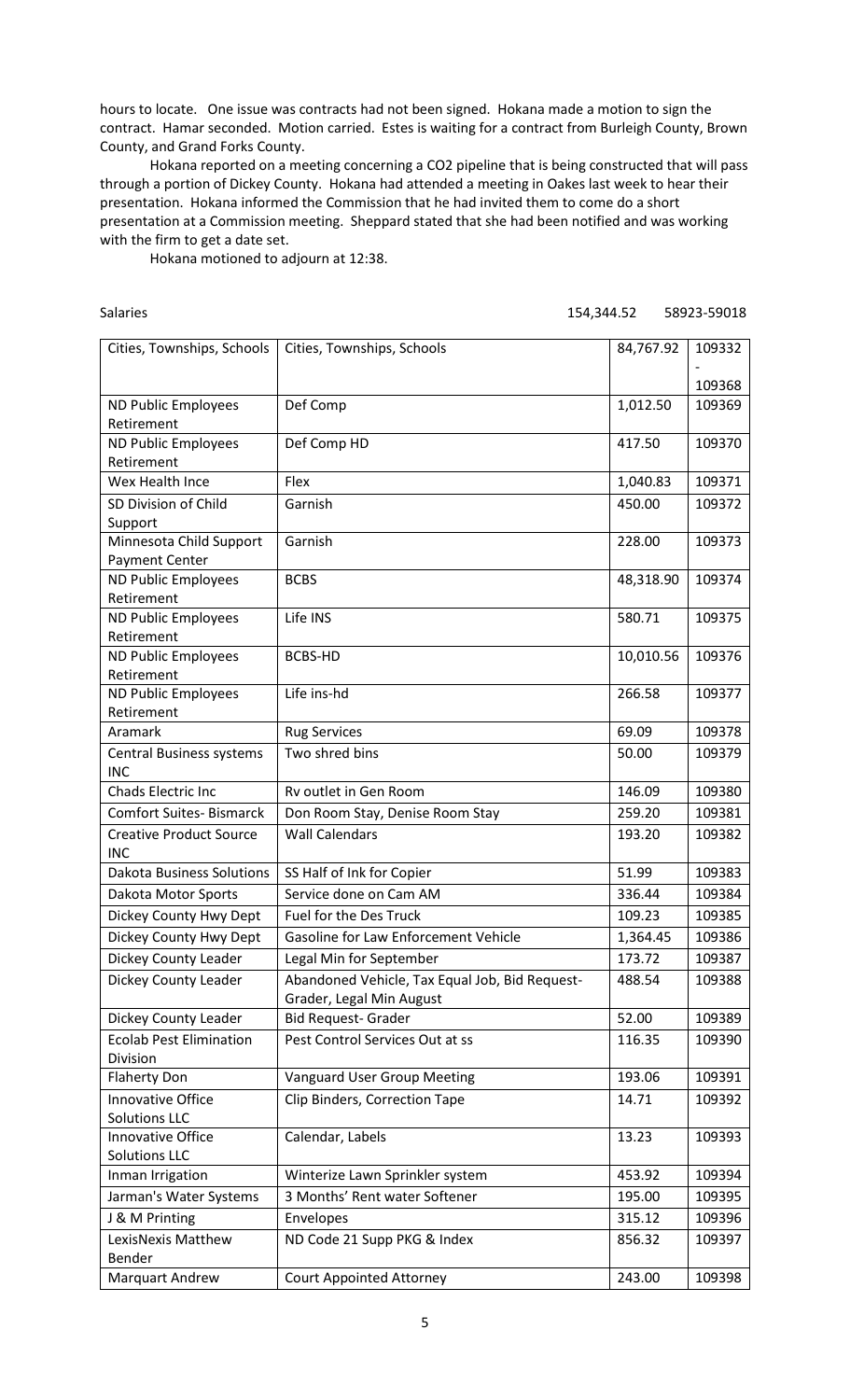| Montana Dakota Utilities             | <b>Park Utilities</b>                            | 95.35     | 109399 |
|--------------------------------------|--------------------------------------------------|-----------|--------|
| ND Association of                    | Fees for Drug Testing                            | 7.00      | 109400 |
| Counties                             |                                                  |           |        |
| <b>ND Surplus Property</b>           | <b>DEM Shop Supplies</b>                         | 58.00     | 109401 |
| <b>Oakes Times</b>                   | Paper Renewal                                    | 38.00     | 109402 |
| <b>Olson Denise</b>                  | Vanguard user Group Meeting, Assessments         | 232.54    | 109403 |
| Overpayment Refund                   | <b>Overpayment of Taxes</b>                      | 9.46      | 109404 |
| <b>Overpayment Refund</b>            | <b>Overpayment of Taxes</b>                      | 20.13     | 109405 |
| True Value- Ellendale                | <b>Black Touch Can</b>                           | 39.98     | 109407 |
| Aramark                              | <b>Rug Services</b>                              | 136.44    | 109407 |
| <b>Ecolab Pest Elimination</b>       | Pest Control                                     | 92.10     | 109408 |
| Division                             |                                                  |           |        |
| Economy Oil Co                       | Red Fuel for Hwy Dept.                           | 1,912.55  | 109409 |
| <b>KLJ Engineering LLC</b>           | DC Hwy 8 overlay, structure Replacement.         | 8,559.63  | 109410 |
|                                      | <b>Wetland Mitigation site Monitoring</b>        |           |        |
| <b>Sign Solutions</b>                | Signs for Hwy Dept.                              | 731.65    | 109411 |
| Southeast Water Users                | <b>Utilities</b>                                 | 45.00     | 109412 |
| True Value- Ellendale                | Foam Sealant                                     | 23.96     | 109413 |
| Vining Oil & Gas LLC                 | #2 Off Road Diesel, Gas 87 OXY                   | 19,440.50 | 109414 |
| <b>Team Laboratory</b>               | Fine Road Patch                                  | 691.50    | 109415 |
| Chemical LLC                         |                                                  |           |        |
| Pharmchem                            | Sweat patches                                    | 228.40    | 109416 |
| Michael J Burns                      | <b>Basement Project Architects</b>               | 1,975.07  | 109417 |
| <b>Architects LTD</b>                |                                                  |           |        |
| <b>BG Glass LLC</b>                  | New Windshield in VSO Van                        | 440.00    | 109418 |
| <b>Amazon Capital Service</b>        | <b>Office Supplies</b>                           | 102.47    | 109419 |
| Center for 4-h Youth<br>Development  | Real Color Booklets-Youth                        | 175.00    | 109420 |
| Kiser Breana                         | Mileage                                          | 176.40    | 109421 |
| <b>AT&amp;T Mobility</b>             | Courthouse, PIO, Road, Weed, 911 Phone charges   | 732.96    | 109422 |
| Chads Electric Inc                   | Wilson Dam Camper Outlets, Panel Damaged by      | 1,361.50  | 109423 |
|                                      | lighting Guelph Tower                            |           |        |
| <b>Ellendale City Auditor</b>        | Courthouse, Sprinkler, Hwy, Weed Board Building, | 928.11    | 109424 |
|                                      | Park utilities                                   |           |        |
| True Value- Ellendale                | Battery, carp. Tape, deep enamel, ext. cord,     | 546.24    | 109425 |
|                                      | windshield washer, strip paint                   |           |        |
| Monthly Expenses                     | <b>Human Services</b>                            | 18,509.49 | 109426 |
|                                      |                                                  |           | 109439 |
| Wex Health Ince                      | Cancer                                           | 50.00     | 109440 |
| <b>Community Volunteer</b>           | Ambulance Collections, SAD                       | 110.03    | 109441 |
| <b>EMS of LaMoure</b>                |                                                  |           |        |
| Kulm Ambulance Corps                 | Ambulance Collections, SAD                       | 412.59    | 109442 |
| INC. c/o Jennifer                    |                                                  |           |        |
| McDermid                             |                                                  |           |        |
| <b>Edgeley Ambulance</b>             | Ambulance Collections, SAD                       | 220.06    | 109443 |
| Service                              |                                                  |           |        |
| Oakes Volunteer<br>Ambulance Service | Ambulance Collections, SAD                       | 962.72    | 109444 |
| <b>Ellendale City Auditor</b>        | Airport, Ambulance                               | 1,396.74  | 109445 |
| Oakes City                           | Airport, SAD                                     | 351.49    | 109446 |
| <b>Garrison Diversion</b>            | Collections, SAD                                 | 912.37    | 109447 |
| James River Soil                     |                                                  |           |        |
| Conservation 975                     | Collections, SAD                                 | 1,056.91  | 109448 |
| <b>Ellendale Fire</b>                | Collections, SAD                                 | 406.06    | 109449 |
| <b>Oakes Fire</b>                    | Collections, SAD                                 | 611.30    | 109450 |
| Dickey County Senior                 | Collections, SAD                                 | 785.00    | 109451 |
| Citizens                             |                                                  |           |        |
| Dickey County Historical             | Collections, SAD                                 | 196.27    | 109452 |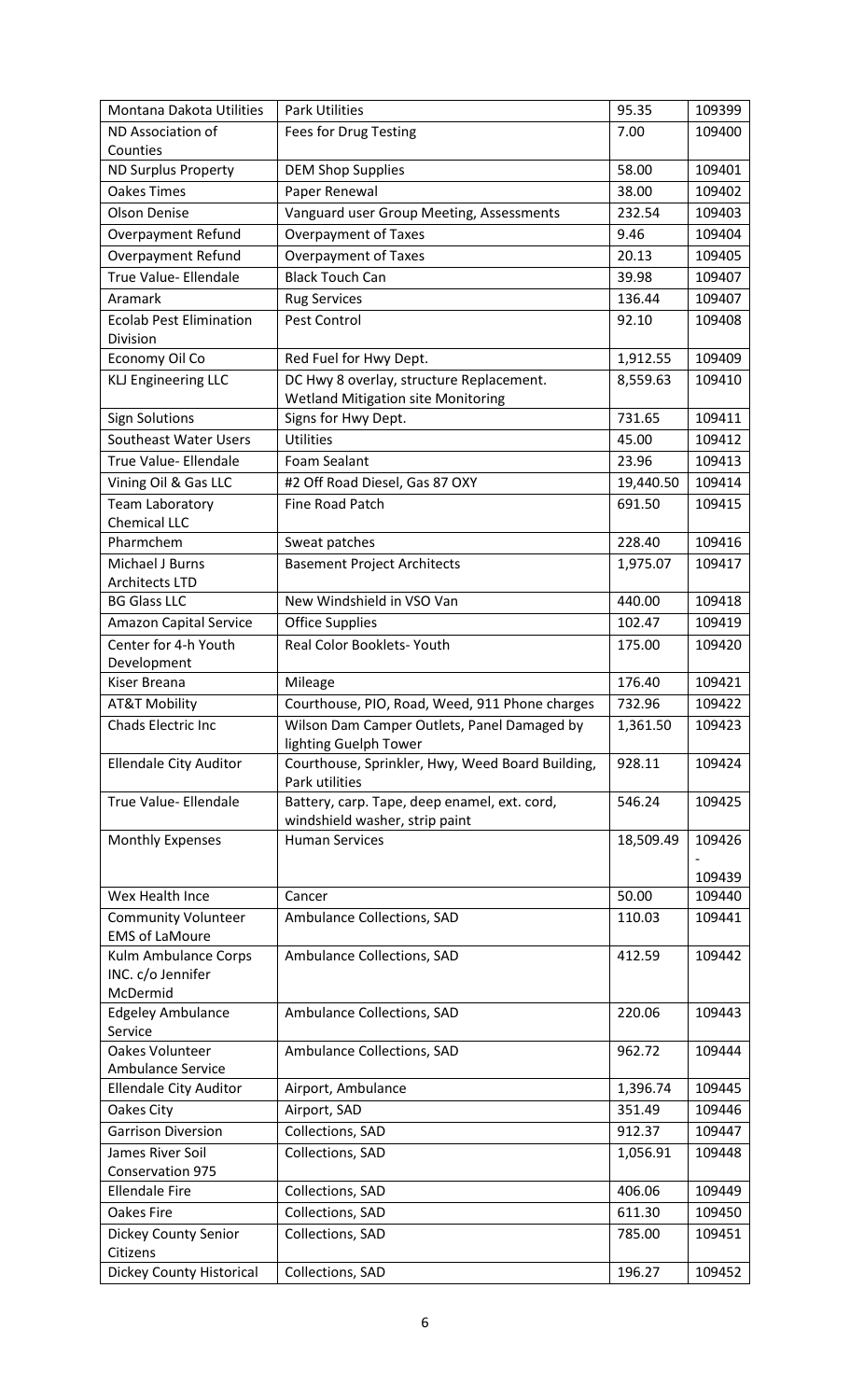| <b>State Treasurer</b>          | State Medical, Clerk of Court Fees, Sirn                    | 3,220.69        | 109453           |
|---------------------------------|-------------------------------------------------------------|-----------------|------------------|
| <b>Dickey County Treasure</b>   | <b>Clerk of Court Fees</b>                                  | 450.00          | 109454           |
| <b>Bank of ND</b>               | CO RD 2- LOAN Payment                                       | 87,002.56       | 109455           |
| Cole Paper                      | Towel Dispenser, Mist scent, towels                         | 208.33          | 109456           |
| Dakota Plains Credit            | Gasoline for Law Enforcement Vehicle                        | 130.19          | 109457           |
| Union                           |                                                             |                 |                  |
| <b>Farmers Union Oil Co</b>     | Vehicle Maintenance                                         | 143.52          | 109458           |
| Hamar Joel                      | Mileage                                                     | 18.48           | 109459           |
| <b>Information Technology</b>   | Azure ad plan 2, Wan Access, Office 365, SSL VPN,           | 947.45          | 109460           |
|                                 | Active user, User fee, ssl vpn client                       |                 |                  |
| Lematta Wonada                  | <b>NDACO Convention Mileage</b>                             | 184.80          | 109461           |
| Mertz Const & Supply            | Ardex, Triple Tap, Screw eye                                | 36.77           | 109462           |
| <b>ND State Radio</b>           | <b>LETS Terminal</b>                                        | 120.00          | 109463           |
| <b>Olson Denise</b>             | Overpayment on life ins                                     | 2.15            | 109464           |
| <b>Overpayment Refund</b>       | <b>Overpayment RE Taxes</b>                                 | 26.04           | 109465           |
| <b>Prairie Printing</b>         | <b>Pre-Printed Envelopes</b>                                | 380.00          | 109466           |
| Praska Hardware Hank            | Wood Clothe Spins                                           | 3.49            | 109467           |
| Quadient Leasing USA,<br>Inc.   | Lease Payment                                               | 294.99          | 109468           |
| Quadient Leasing USA,           | SS Half of postage                                          | 38.70           | 109469           |
| Inc.                            |                                                             |                 |                  |
| Quill Corp                      | Desk Calc, labels, Business Cards, Platinum Plus            | 188.74          | 109470           |
|                                 | Can In                                                      | 66.83           | 109471           |
| Sheppard Wanda                  | Mileage and MISC                                            |                 |                  |
| Simek Dean                      | Mileage                                                     | 38.08           | 109472           |
| <b>Walsh Gerald</b>             | Mileage to Conference in Bismarck<br><b>Office Supplies</b> | 182.56<br>96.42 | 109473<br>109474 |
| z's Fresh Market                |                                                             |                 |                  |
| <b>Butler Machinery Co</b>      | Parts for the Mower                                         | 1,568.22        | 109475           |
| Dakota Improvement              | Gravel Hauled DC- 14-5-1                                    | 9,117.39        | 109476           |
| Dakota Plains Credit<br>Union   | Fuel for the Hwy Department                                 | 135.69          | 109477           |
| Dickey County Leader            | Weed Mowing AD and Propane Bids                             | 97.50           | 109478           |
| <b>Farnams Genuine Parts</b>    | Grease, Pin, Super adhesive, boos Pac                       | 573.01          | 109479           |
| <b>Fullerton City Auditor</b>   | <b>Fullerton Shop Utilities</b>                             | 20.00           | 109480           |
| Jensen Rock & Sand Inc.         | <b>Asphalt Patching</b>                                     | 2,882.50        | 109481           |
| John Deere Financial            | Rent on Grader, Electrical Connector, Cutting Ed,           | 16,293.37       | 109482           |
|                                 | CDCB Edge, Segment, Laminated LH DR                         |                 |                  |
| L & S Worrel Trucking           | 1 Load of Gravel                                            | 87.43           | 109483           |
| NDLTAP/UGPTI                    | <b>Training Roadway Safety</b>                              | 200.00          | 109484           |
| <b>Ottertail Power Company</b>  | <b>Oakes Garage Utilities</b>                               | 80.22           | 109485           |
| Praska's Hardware Hank          | Toilet paper, Rake Bow                                      | 28.48           | 109486           |
| <b>Waste Management</b>         | Waste Oil Pickup                                            | 64.84           | 109487           |
| Dickey county Treasure          | Penalty, Interest, Advertising Fees                         | 871.54          | 109488           |
| <b>Dickey County Treasure</b>   | Repurchased By Owner Before Land Sale                       | 3,669.64        | 109489           |
| <b>RMK Operations LLC</b>       | Rent for Nov- Office Rent Sheriff Office                    | 500.00          | 109490           |
| <b>Attorney General Office</b>  | 24/7 Program                                                | 800.00          | 109491           |
| Pharmchem                       | Patch Kit, Patch Overlay                                    | 605.50          | 109492           |
| <b>Stutsman Correctional</b>    | Housed Two Inmates 9 Days Each                              | 1,350.00        | 109493           |
| Center                          |                                                             |                 |                  |
| Dakota Plains Credit<br>Union   | Gasoline for the VSO Van                                    | 143.09          | 109494           |
| Dickey County Hwy Dept          | Gasoline for the VSO Van                                    | 152.64          | 109495           |
| <b>Central Business systems</b> | Printing                                                    | 360.12          | 109496           |
| <b>INC</b>                      |                                                             |                 |                  |
| Epsilon Sigma PHI               | <b>Annual Member Dues</b>                                   | 75.00           | 109497           |
| Leaf                            | Copier Rental                                               | 114.00          | 109498           |
| Dickey County Hwy Dept          | Gasoline for the Weed Board                                 | 361.30          | 109499           |
| Dickey County Leader            | Weed Notice AD                                              | 75.00           | 109500           |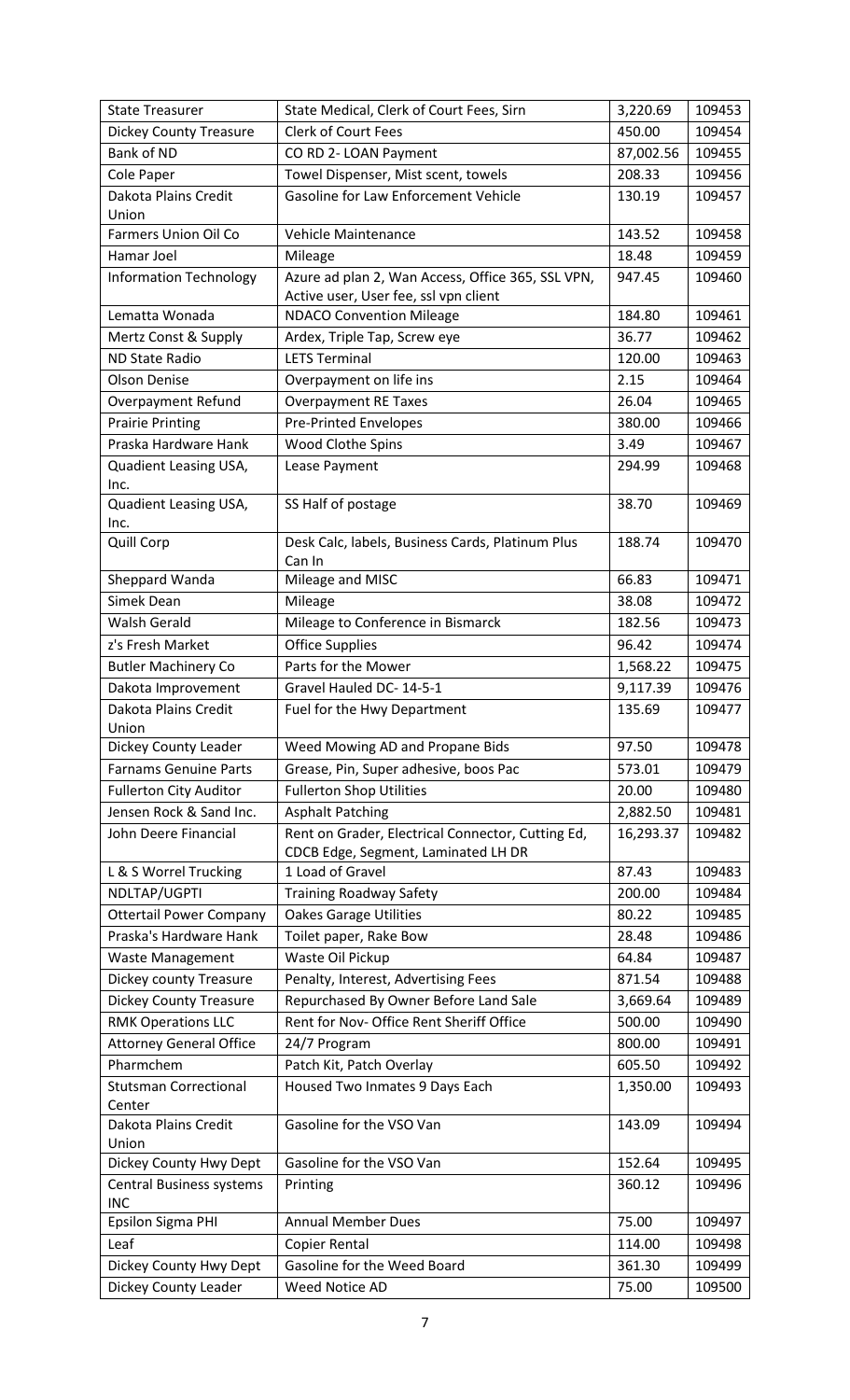| <b>Fullerton Farmers</b>       | Chemical                                           | 1,608.13  | 109501 |
|--------------------------------|----------------------------------------------------|-----------|--------|
| Elevator                       |                                                    |           |        |
| True Value- Ellendale          | BRS FEM Clincher, Soap, Tissue                     | 10.57     | 109502 |
| Warne Chemical and             |                                                    | 127.26    | 109503 |
| Equipment Co.                  | Parts for Sprayer                                  |           |        |
|                                |                                                    |           |        |
| <b>Weis Terry</b>              | Climatefv- Paid with personal Card                 | 99.00     | 109504 |
| Van Diest Supply               | Chemical                                           | 25,476.00 | 109505 |
| Company                        |                                                    |           |        |
| <b>Dickey Rural Networks</b>   | Dickey 911 Trunks                                  | 231.00    | 109506 |
| ND Association of              | Wireless 6%                                        | 450.33    | 109507 |
| Counties                       |                                                    |           |        |
| Dakota Plains Credit           | Batteries and markers, earth point sub, sharp Cal, | 412.61    | 109508 |
| Union                          | organizer, desk calendar, desk hutch               |           |        |
| Dakota Valley Electric         |                                                    | 219.00    | 109509 |
| Coop                           | Wilson Dam, Hwy Dept., Guelph Tower Utilities      |           |        |
|                                |                                                    |           |        |
| <b>Dickey Rural Networks</b>   | SS phone Charges, Phone Charges                    | 1,735.81  | 109510 |
| <b>Farmers Union Oil Co</b>    | Gasoline for Park Board, Fuel for the Hwy Dept.    | 3,504.43  | 109511 |
|                                | Pin, OEM Wire Terminal                             |           |        |
| Montana Dakota Utilities       | Courthouse, Fullerton Shop, Dickey County Hwy      | 1,815.17  | 109512 |
|                                | Shop, Weed Board Building- Utilities               |           |        |
| ND Department of Trust         | <b>Uncashed Warrant</b>                            | 154.52    | 109513 |
| Lands                          |                                                    |           |        |
| <b>NDSU Extension Service-</b> | County half of Danielle and Breana Salary          | 10,293.12 | 109514 |
| <b>AG Budget</b>               |                                                    |           |        |
| <b>Monthly Expenses</b>        | <b>Human Services</b>                              | 5,132.56  | 109515 |
|                                |                                                    |           |        |
|                                |                                                    |           | 109523 |
| Overpayment Refund             | <b>Overpayment RE Taxes</b>                        | 26.75     | 109524 |
| Overpayment Refund             | <b>Overpayment RE Taxes</b>                        | 57.96     | 109525 |
| <b>Dickey County Treasure</b>  | Repurchased By Owner Before Land Sale              | 777.85    | 109526 |
| <b>Dickey County Treasure</b>  | Repurchased By Owner Before Land Sale              | 4,044.85  | 109527 |
| <b>Dickey County Treasure</b>  | Penalty, Interest, Advertising Fees                | 900.44    | 109528 |
| <b>Dickey County Treasure</b>  | Repurchased By Owner Before Land Sale              | 804.41    | 109529 |
| <b>Dickey County Treasure</b>  | Penalty, Interest, Advertising Fees                | 229.64    | 109530 |
|                                |                                                    |           |        |
| <b>Dickey County Treasure</b>  | Penalty, Interest, Advertising Fees                | 126.81    | 109531 |
| <b>Avid Hawk LLC</b>           | Added Water Min and Agenda to Website              | 60.00     | 109532 |
| Hansen Judy                    | <b>Office Supplies</b>                             | 13.96     | 109533 |
| Moore Engineering Inc          | <b>Engineering Consultant</b>                      | 1,095.00  | 109534 |
| Ohnstad Twichell pc            | <b>Legal Fees</b>                                  | 5,846.16  | 109535 |
| <b>Starion Bond Services</b>   | York/Maple Bond Payment- Interest, Fees and        | 13,230.00 | 109536 |
|                                | <b>Expenses for Registration</b>                   |           |        |
| Jerke Irrigation               | <b>Repaired Irrigation System</b>                  | 555.02    | 109537 |
| Dakota Plains Credit           | Purchase CD                                        | 500,000.0 | 109538 |
| Union                          |                                                    | 0         |        |
| ND Public Employees            | Retirement                                         | 19,486.08 | 109539 |
| Retirement                     |                                                    |           |        |
| ND Public Employees            | Retirement                                         | 3,626.01  | 109540 |
| Retirement                     |                                                    |           |        |
| ND Public Employees            | DEF Comp                                           | 1,112.50  | 109541 |
| Retirement                     |                                                    |           |        |
| Voided                         | voided                                             | void      | 109542 |
| Aflac                          | Cancer                                             | 2,822.36  | 109543 |
| Delta Dental Plan of MN        | Dental                                             | 2,522.07  | 109544 |
| Ameritas Life Insurance        | Vision                                             | 518.92    | 109545 |
| Corp                           |                                                    |           |        |
| Wex Health Ince                | Flex                                               | 1,040.83  | 109546 |
| SD Division of Child           | Garnish                                            | 400.00    | 109547 |
| Support                        |                                                    |           |        |